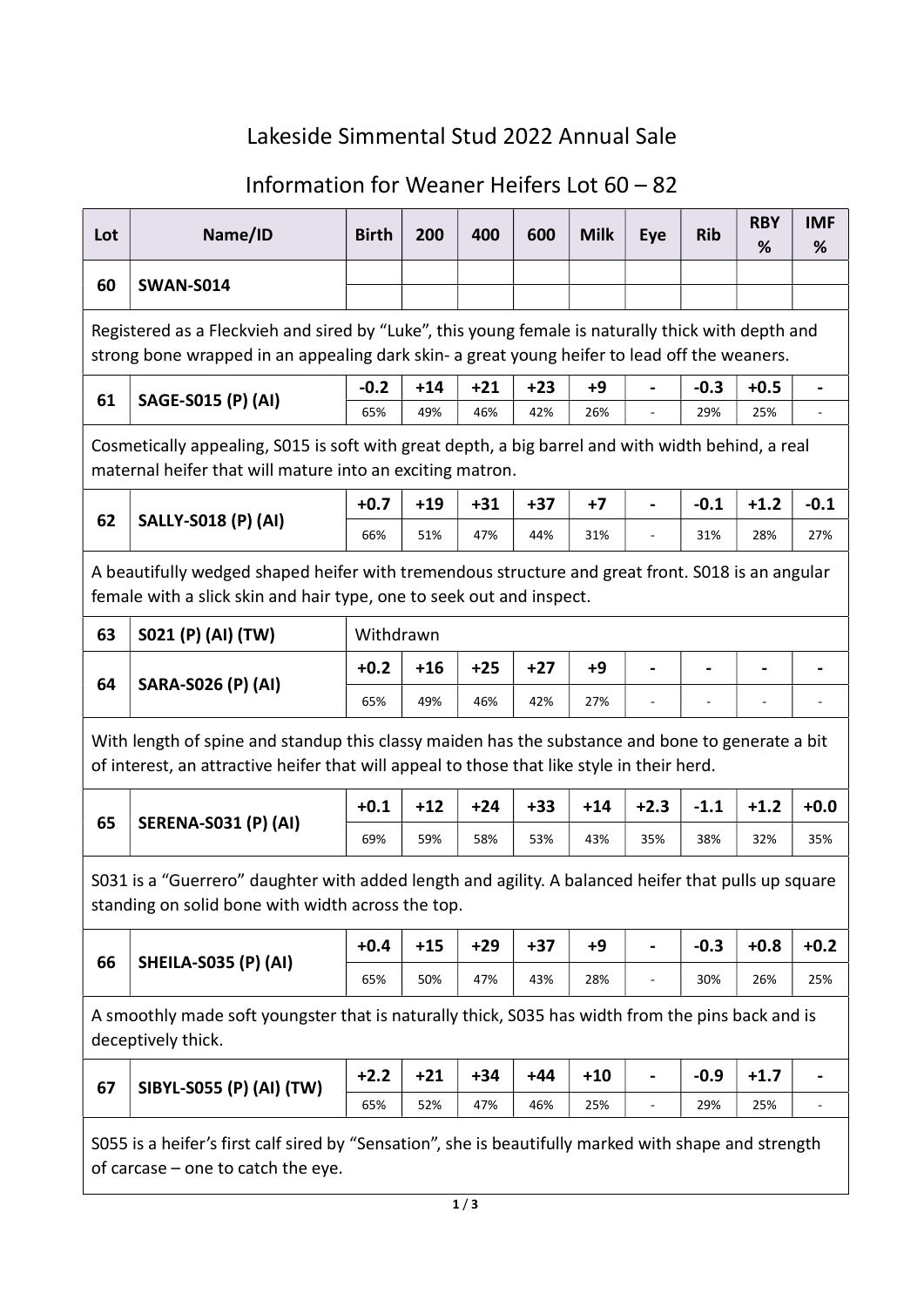| Lot | Name/ID              | <b>Birth</b> | 200 | 400   | 600 | <b>Milk</b> | Eve                      | <b>Rib</b> | <b>RBY</b><br>% | <b>IMF</b><br>% |
|-----|----------------------|--------------|-----|-------|-----|-------------|--------------------------|------------|-----------------|-----------------|
| 68  | SIGNAL-S062 (P) (AI) | $+2.9$       | +26 | $+37$ | +50 | +9          | $\blacksquare$           | $-0.2$     | $+1.3$          | $-0.1$          |
|     | 'TW)                 | 65%          | 52% | 48%   | 47% | 32%         | $\overline{\phantom{a}}$ | 30%        | 26%             | 25%             |

A "Sensation" daughter out of the wonderful Lexi female and she is a sweet heart. Born a twin she has capacity, shape and added length – don't be shy she was born to breed on.

| 69 | <b>SNOW-S070 (P) (AI)</b> | $+0.3$ | $+24$ | $+46$ | $+53$ | $+8$ | $+3.0$ | $+0.0$ | $+0.6$ | $+0.3$ |
|----|---------------------------|--------|-------|-------|-------|------|--------|--------|--------|--------|
|    |                           | 67%    | 57%   | 55%   | 49%   | 38%  | 33%    | 36%    | 30%    | 33%    |

This red "Epic" daughter is as sweet as a pea with depth and thickness wrapped in an appealing slick coat.

| 70 | <b>SALLIE-072 (P)</b> | $+2.3$ | $+20$ | $+37$ | $+52$ | $+12$ | $+1.9$ | $-1.1$ | $+1.2$ | $+0.0$ |
|----|-----------------------|--------|-------|-------|-------|-------|--------|--------|--------|--------|
|    |                       | 69%    | 58%   | 56%   | 54%   | 37%   | 33%    | 39%    | 36%    | 33%    |

S072 is sired by "Lex" and he has stamped his characteristic squarely upon her. Strength of bone with length and carriage in a beautifully marked female that has the potential to grow into an inspiring matron.

|    | <b>SUSY-S073 (H)</b> | $+2.3$ | $+18$ | $+36$ | $+50$ | +9  | $+2.1$ | $-1.0$ | $+1.3$ | ่ -0.⊥ |
|----|----------------------|--------|-------|-------|-------|-----|--------|--------|--------|--------|
| 71 |                      | 65%    | 52%   | 50%   | 49%   | 33% | 29%    | 33%    | 31%    | 28%    |

A lovely balanced free moving heifer with eye appeal, tall with added length through her mid piece and solid carcase characteristics.

| 72 | SOPHIE-S084 (P) | $+2.1$ | $+23$ | $+50$ | $+68$ | +12 | $+2.1$ | $+0.1$ | $+0.7$ | $+0.1$ |
|----|-----------------|--------|-------|-------|-------|-----|--------|--------|--------|--------|
|    |                 | 65%    | 54%   | 52%   | 51%   | 37% | 34%    | 37%    | 36%    | 33%    |

This Heifer's first calf is an absolute credit to her dam. She has striking characteristics and style with an appealing skin while displaying width and carcase merit.

| רד | SENTRA-S088 (P) | $+2.2$ | +18 | $+36$ | +48 | $+13$ | $+2.3$ | $-1.3$ | $+1.4$ | $+0.2$ |
|----|-----------------|--------|-----|-------|-----|-------|--------|--------|--------|--------|
| 5  |                 | 70%    | 59% | 58%   | 55% | 39%   | 33%    | 43%    | 39%    | 36%    |

S088 is another powerful "Lex" daughter with presence. Standing on strong bone with structure and depth she is definitely her father's daughter.

|    | <b>STARR-S092 (P)</b> | ◠   | $+21$ | +36 | +49 | $+13$ | $+2.5$ | $-0.2$ | $+1.1$ | $+0.2$ |
|----|-----------------------|-----|-------|-----|-----|-------|--------|--------|--------|--------|
| 74 |                       | 68% | 56%   | 55% | 51% | 38%   | 33%    | 35%    | 34%    | 30%    |

Wow this "Napoleon" daughter out of a "Broderick" female has some style and commands attention, she is tall with extra length and her natural style makes her a very appealing individual.